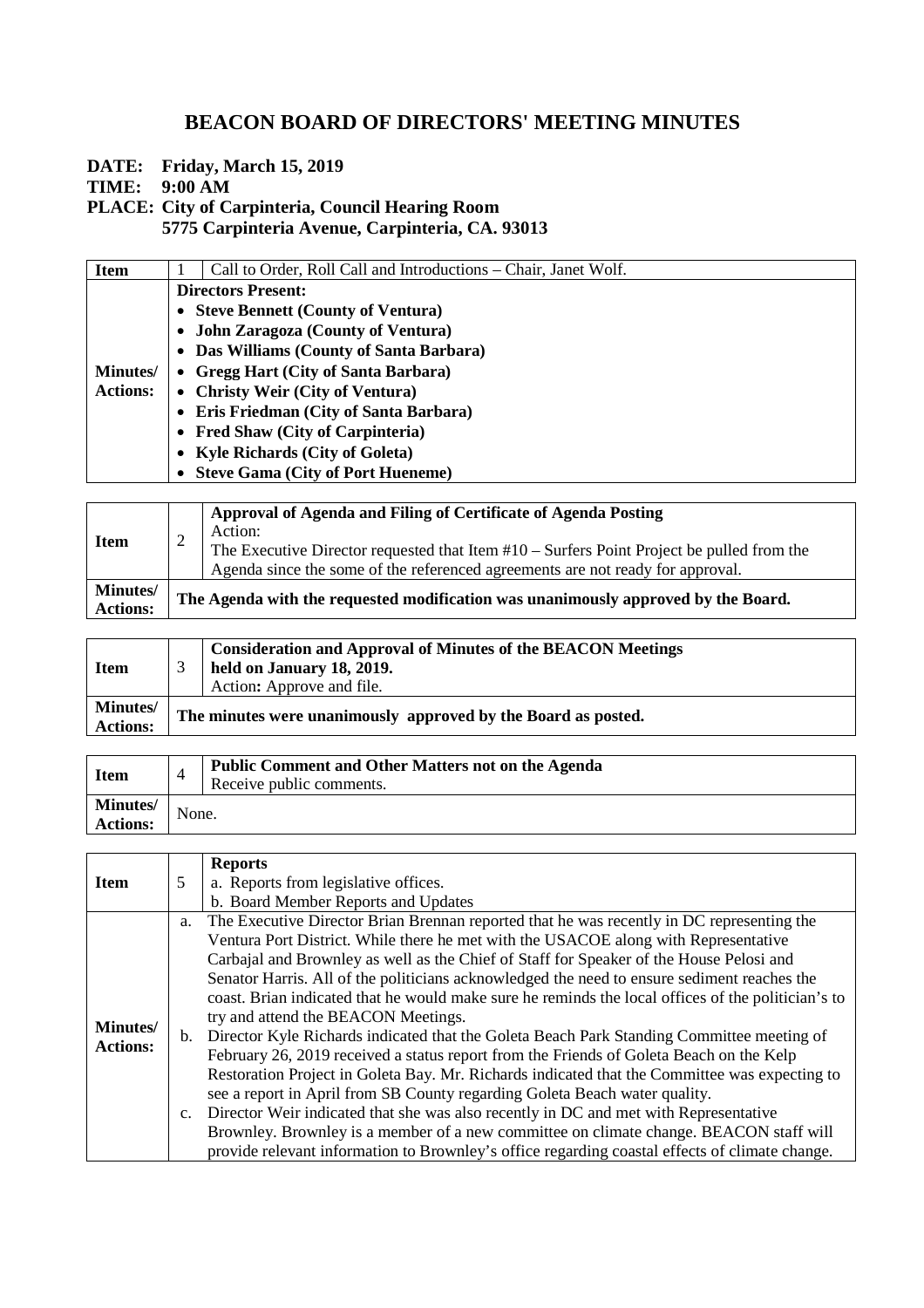**DATE: Friday, March 15, 2019**

**TIME: 9:00 AM**

**PLACE: City of Carpinteria, Council Hearing Room**

**5775 Carpinteria Avenue, Carpinteria, CA. 93013**

| <b>Auditor Controller's Recommended Actions</b><br>a. Receive and file the Budget-to-Actual report for the year-to-date period ending February<br>28, 2019 (Exhibit I)<br>$\overline{7}$<br><b>Item</b><br>b. Receive and file proposed increase to Fiscal Year 2019-2020 Membership Dues (Exhibit<br>$II$ ).<br>c. Receive and file Recommended Fiscal Year 2019-2020 Budget (Exhibit III)<br>Mr. Carlos Maldonado of Ventura County Auditor Controllers Office presented the Budget to<br>Actual report, the draft budget for FY 19-20 and a recommendation to increase the membership dues<br>by a CPI index of 3.2%<br>Director Gregg Hart requested to see a presentation at the May Board Meeting of the evolution of<br>membership dues over time. ACTION.<br>Director Steve Bennett stated that the BEACON team is a collective of experts that is unique and<br>serves as a great resource to all of the member agencies.<br>Director Kyle Richards asked how the proportional membership contribution in determined for each<br><b>Minutes/</b><br>agency. The Executive Director indicated that an explanation would be provided at the May Board<br><b>Actions:</b><br>Meeting. ACTION.<br>Director Christy Weir requested why such a large contingency of \$128K was being maintained?<br>Executive Director Brennan explained that a portion of these funds was being reserved to fund<br>workshops and for use a local match funds for grants.<br>Director Steve Bennett stated that BEACON was a boom and bust agency and the agency needs to<br>build up a contingency for use as local match for grant funding.<br><b>BOARD ACTIONS:</b><br>The Board approved unanimously the Auditor Controller Recommended Actions. | <b>ACTION.</b><br>d. Director Gama reported that dredging at Channel Islands Harbor was recently completed<br>resulting in 1.5M CY of sand being by-passed to Port Hueneme Beach. Director Game<br>suggested that the by-pass would be more effective if the discharge was located at the top of the<br>beach. Technical Advisor Dr. Jim Bailard indicated that there is a submarine canyon located<br>offshore at the mouth of Part Hueneme Port and depending on where the dredging discharge is<br>placed will affect how much of the by-pass sand will end up in the canyon versus Port<br>Hueneme Beach. |  |
|------------------------------------------------------------------------------------------------------------------------------------------------------------------------------------------------------------------------------------------------------------------------------------------------------------------------------------------------------------------------------------------------------------------------------------------------------------------------------------------------------------------------------------------------------------------------------------------------------------------------------------------------------------------------------------------------------------------------------------------------------------------------------------------------------------------------------------------------------------------------------------------------------------------------------------------------------------------------------------------------------------------------------------------------------------------------------------------------------------------------------------------------------------------------------------------------------------------------------------------------------------------------------------------------------------------------------------------------------------------------------------------------------------------------------------------------------------------------------------------------------------------------------------------------------------------------------------------------------------------------------------------------------------------------------------------------------------------------------------------|---------------------------------------------------------------------------------------------------------------------------------------------------------------------------------------------------------------------------------------------------------------------------------------------------------------------------------------------------------------------------------------------------------------------------------------------------------------------------------------------------------------------------------------------------------------------------------------------------------------|--|
|                                                                                                                                                                                                                                                                                                                                                                                                                                                                                                                                                                                                                                                                                                                                                                                                                                                                                                                                                                                                                                                                                                                                                                                                                                                                                                                                                                                                                                                                                                                                                                                                                                                                                                                                          |                                                                                                                                                                                                                                                                                                                                                                                                                                                                                                                                                                                                               |  |
|                                                                                                                                                                                                                                                                                                                                                                                                                                                                                                                                                                                                                                                                                                                                                                                                                                                                                                                                                                                                                                                                                                                                                                                                                                                                                                                                                                                                                                                                                                                                                                                                                                                                                                                                          |                                                                                                                                                                                                                                                                                                                                                                                                                                                                                                                                                                                                               |  |
|                                                                                                                                                                                                                                                                                                                                                                                                                                                                                                                                                                                                                                                                                                                                                                                                                                                                                                                                                                                                                                                                                                                                                                                                                                                                                                                                                                                                                                                                                                                                                                                                                                                                                                                                          |                                                                                                                                                                                                                                                                                                                                                                                                                                                                                                                                                                                                               |  |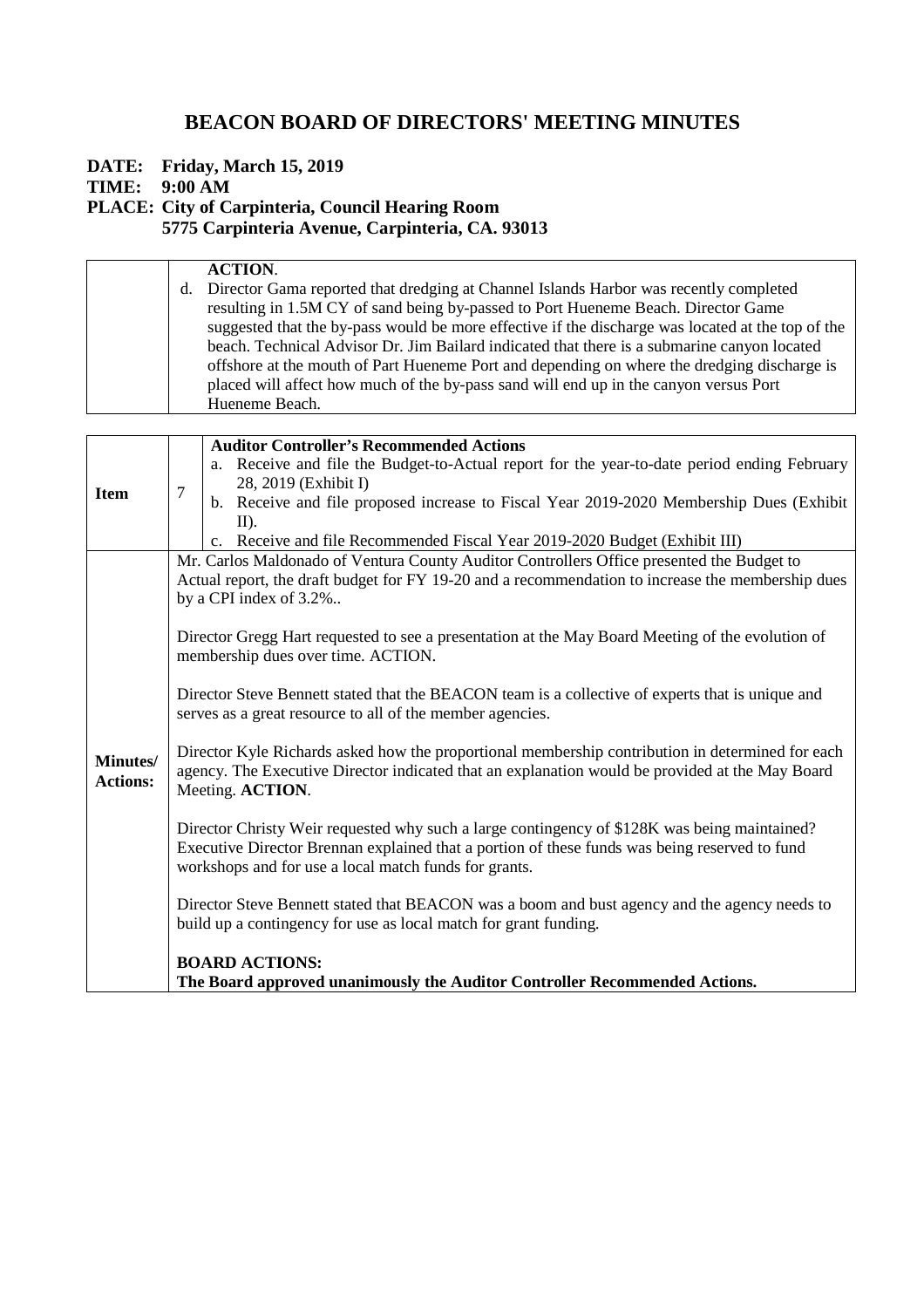**DATE: Friday, March 15, 2019**

**TIME: 9:00 AM**

**PLACE: City of Carpinteria, Council Hearing Room**

**5775 Carpinteria Avenue, Carpinteria, CA. 93013**

| <b>Item</b>                        |                       | <b>Kelp Anchor Project</b>                                                                                                                                                                                                                                                            |  |  |
|------------------------------------|-----------------------|---------------------------------------------------------------------------------------------------------------------------------------------------------------------------------------------------------------------------------------------------------------------------------------|--|--|
|                                    |                       | a. Receive presentation on the status of the Kelp Anchor Demonstration Project                                                                                                                                                                                                        |  |  |
|                                    |                       | Mr. Bob Kiel provided a presentation to the Board on the status of the Kelp Anchor Project.                                                                                                                                                                                           |  |  |
| <b>Minutes/</b><br><b>Actions:</b> |                       | The presentation will be posted to the BEACON website.<br>Director Steve Gama noted that kelp harvesting was prominent along the Santa Barbara coast in the<br>not too distant past and he believed efforts were made by the kelp harvesting company to resurrect<br>the kelp growth. |  |  |
|                                    | <b>BOARD ACTIONS:</b> |                                                                                                                                                                                                                                                                                       |  |  |
|                                    |                       | The Board received and filed the Kelp anchor Project report.                                                                                                                                                                                                                          |  |  |

|                 |                                                                                                          | <b>East Beach Dune Restoration Demonstration Project</b>                                          |  |
|-----------------|----------------------------------------------------------------------------------------------------------|---------------------------------------------------------------------------------------------------|--|
| <b>Item</b>     |                                                                                                          | Receive a report on the East Beach Dune Restoration Demonstration Project.<br>a.                  |  |
|                 | 8                                                                                                        | Adopt Resolution 2019-1 in support of an application by BEACON to the California<br>b.            |  |
|                 |                                                                                                          | Department of Parks and Recreation, Division of Boating and Waterways, to seek funding            |  |
|                 |                                                                                                          | for a Dune Restoration Demonstration Project on the City of Santa Barbara's East Beach.           |  |
|                 |                                                                                                          | Program Manager, Gerald Comati provided a status report on the East Beach Dune Demonstration      |  |
|                 |                                                                                                          | Project. He explained that the BEACON in coordination with the City of Santa Barbara had          |  |
|                 |                                                                                                          | submitted a Grant Application to the Division of Boating and Waterways (DBW) in 2018 for          |  |
|                 |                                                                                                          | funding to implement a dune establishment project on an approx. 200 foot stretch of East Beach in |  |
|                 | the City of Santa Barbara. In parallel with this grant pursuit effort, in 2018 the City of Santa Barbara |                                                                                                   |  |
|                 | began the development of a Coastal Resilience Plan. This City effort will continue throughout 2019       |                                                                                                   |  |
|                 |                                                                                                          | and will include an assessment of the East Beach Dune concept. Consequently, BEACON and the       |  |
| Minutes/        |                                                                                                          | City have agreed that the 2018 grant application to DBW was premature and BEACON therefore        |  |
| <b>Actions:</b> |                                                                                                          | requested that the grant application be withdrawn. However, it was also agreed that a subsequent  |  |
|                 |                                                                                                          | application to DBW in 2019 would be appropriate. As a result, after consulting with DBW staff, on |  |
|                 | February 1, 2019, BEACON submitted a second grant application to DBW. As in 2018, a                      |                                                                                                   |  |
|                 | requirement of the application is a project specific resolution from the submitting agency which is      |                                                                                                   |  |
|                 |                                                                                                          | attached as Resolution 2019-1 for consideration by the BEACON Board.                              |  |
|                 |                                                                                                          |                                                                                                   |  |
|                 |                                                                                                          | <b>BOARD ACTIONS:</b>                                                                             |  |
|                 |                                                                                                          | The Board received and filed the East Beach Demonstration Project status report.                  |  |
|                 |                                                                                                          | The Board unanimously approved adoption of Resolution 2019-01.                                    |  |